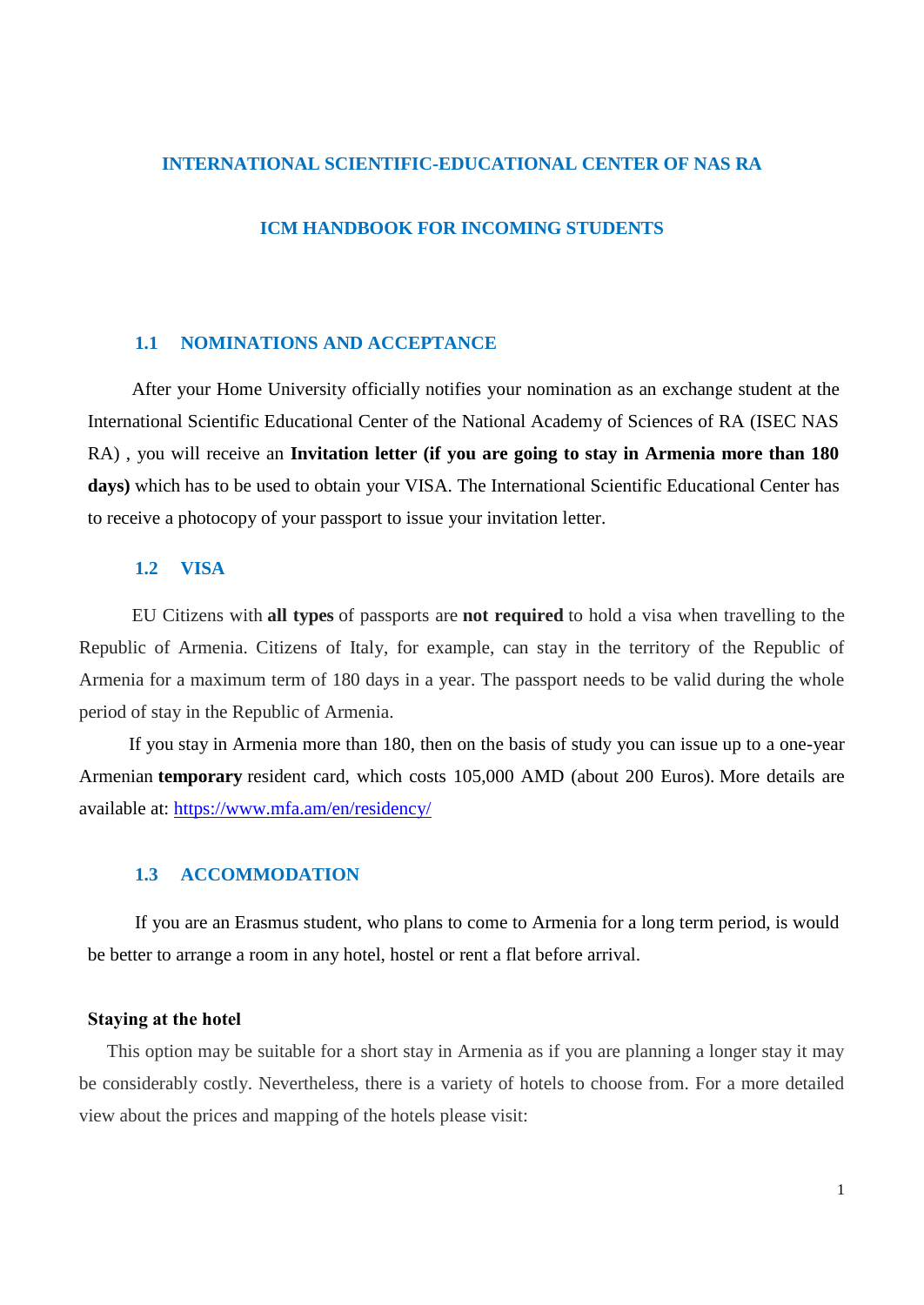- [www.booking.com](https://www.booking.com/)
- [www.hotels.am](http://www.hotels.am/)
- [www.agoda.com](https://www.agoda.com/country/armenia.html?cid=1844104)

The hostel costs, depending on the condition, can start at 20 euros per day.

## **Renting a flat**

Private rentals are usually the first choice for staying in Armenia as they can easily be rented both for short/long -term stays by foreigners temporarily living in Armenia. For finding the most suitable apartment for your stay, please, visit:

- 1. [www.list.am](https://www.list.am/en/)
- 2. [www.estate.am](https://www.estate.am/en)
- 3. [www.hyurservice.com](http://www.hyurservice.com/)
- 4. [www.myrealty.am](https://myrealty.am/en)
- 5. [www.akcern.am](http://akcern.am/en/)
- 6. [www.bnakaran.com](http://www.bnakaran.com/en)

The one room apartment rental cost, depending on the conditions, can start at 220 Euros per month. Before arrangement we recommend consulting with an Armenian coordinator, who can be useful to make a better choice.

## **1.4 LEARNING AGREEMENT**

The Learning Agreement is the study plan agreed with the sending institution and guarantees the exams passed and the credits obtained during the exchange period to be recognized.

To find out the available course units you have to check ISEC's Course Catalogue available at: The Learning Agreement must be approved and signed by the sending University first and then by the Erasmus coordinator at ISEC, before starting your mobility. Here below the list of Erasmus coordinators:

| <b>ISEC</b><br><b>ERASMUS COORDINATORS</b> |                                          | <b>CONTACTS</b>             |
|--------------------------------------------|------------------------------------------|-----------------------------|
|                                            |                                          |                             |
| Arusyak Harutyunyan                        | for all Master's degree programs e-mail: |                             |
|                                            |                                          | arusyak.harutyunyan@isec.am |
|                                            |                                          | phone: $(+374\,60)\,623598$ |
|                                            |                                          | Skype ID: kaisera25         |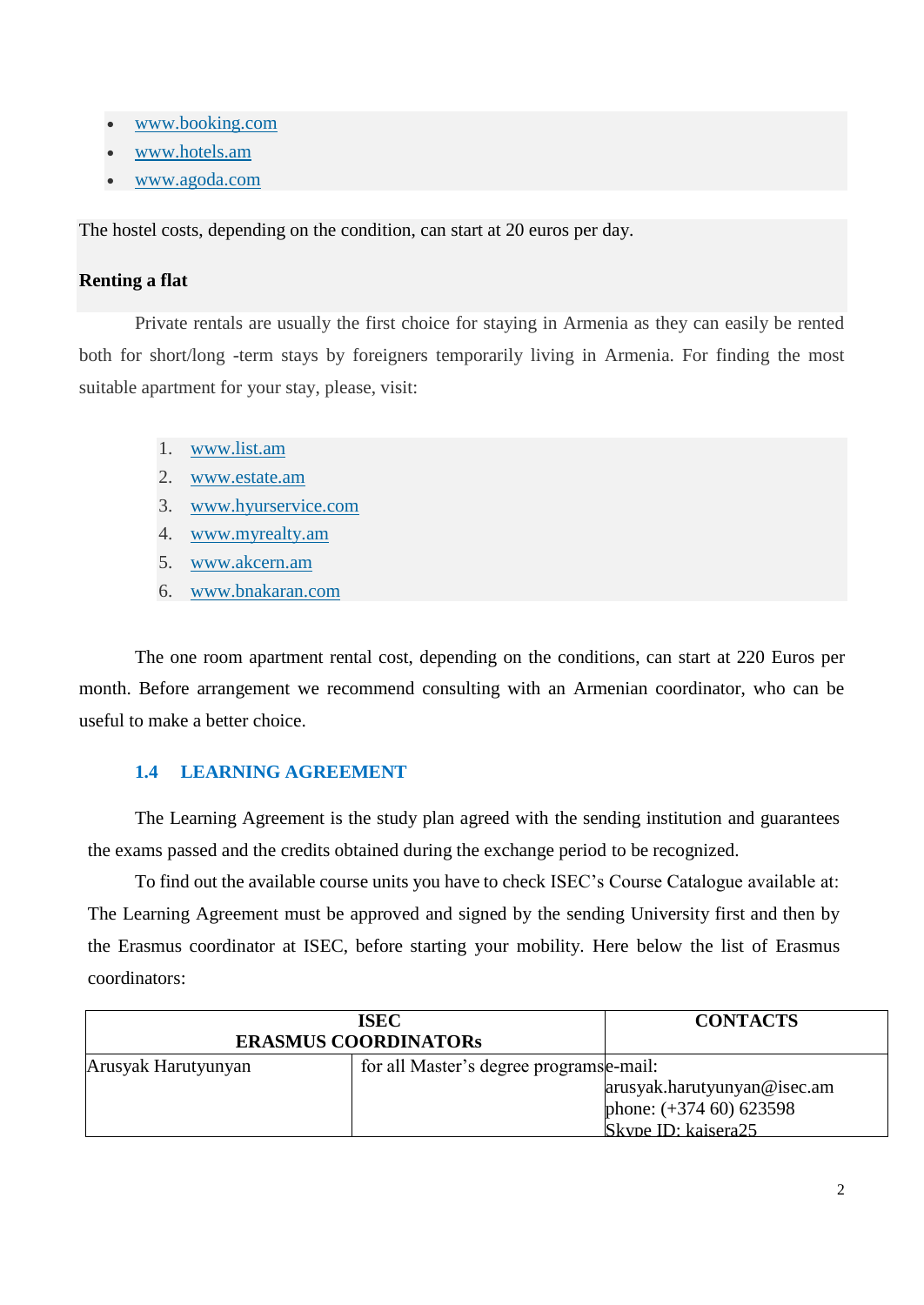## **1.5 TEACHING CALENDAR AND COURSE TIMETABLE**

The academic year at ISEC lasts 40 weeks; 32 weeks out of 40 are intended for academic classes. The learning process consists of two semesters autumn and spring. Courses in each of these semesters last 16 weeks. The academic year usually starts in September and finishes in May.

The  $1<sup>st</sup>$  semester starts in September, the  $2<sup>nd</sup>$  semester starts in February. The examination period starts in January (for the 1<sup>st</sup> semester) and in May (for the  $2<sup>nd</sup>$  semester). There are 2 mid term exams during each semester. For the  $1<sup>st</sup>$  semester, one midterm is in October and the  $2<sup>nd</sup>$  midterm is in December. For the  $2<sup>nd</sup>$  semester, one midterm is in March, and the  $2<sup>nd</sup>$  midterm is in May. The examination period starts from the end of May and lasts till the end of June. Each Master Degree programme has its own course timetable and exam timetable depending on the Master Degree programme. Some of the programmes take 1,5 year (3 semesters), while there are programmes which last 2 years (4 semesters). There are no classes for the last semester of the programmes and ICM cannot be implemented during this period.

The information on timetables is available on the ISEC webpage <https://isec.am/admissions/master/student1.html>

## **1.6 ORGANIZING YOUR TRIP**

Your mobility must start/end according to the starting/ending date of your courses and exam sessions.

## **NOTICE: THE ACADEMIC CALENDAR IS THE FOLLOWING:**

- 1<sup>st</sup> SEMESTER: 4 months from September to December
	- EXAM SESSION January
- 2<sup>nd</sup> SEMESTER: 4 months from February to May
	- EXAM SESSION June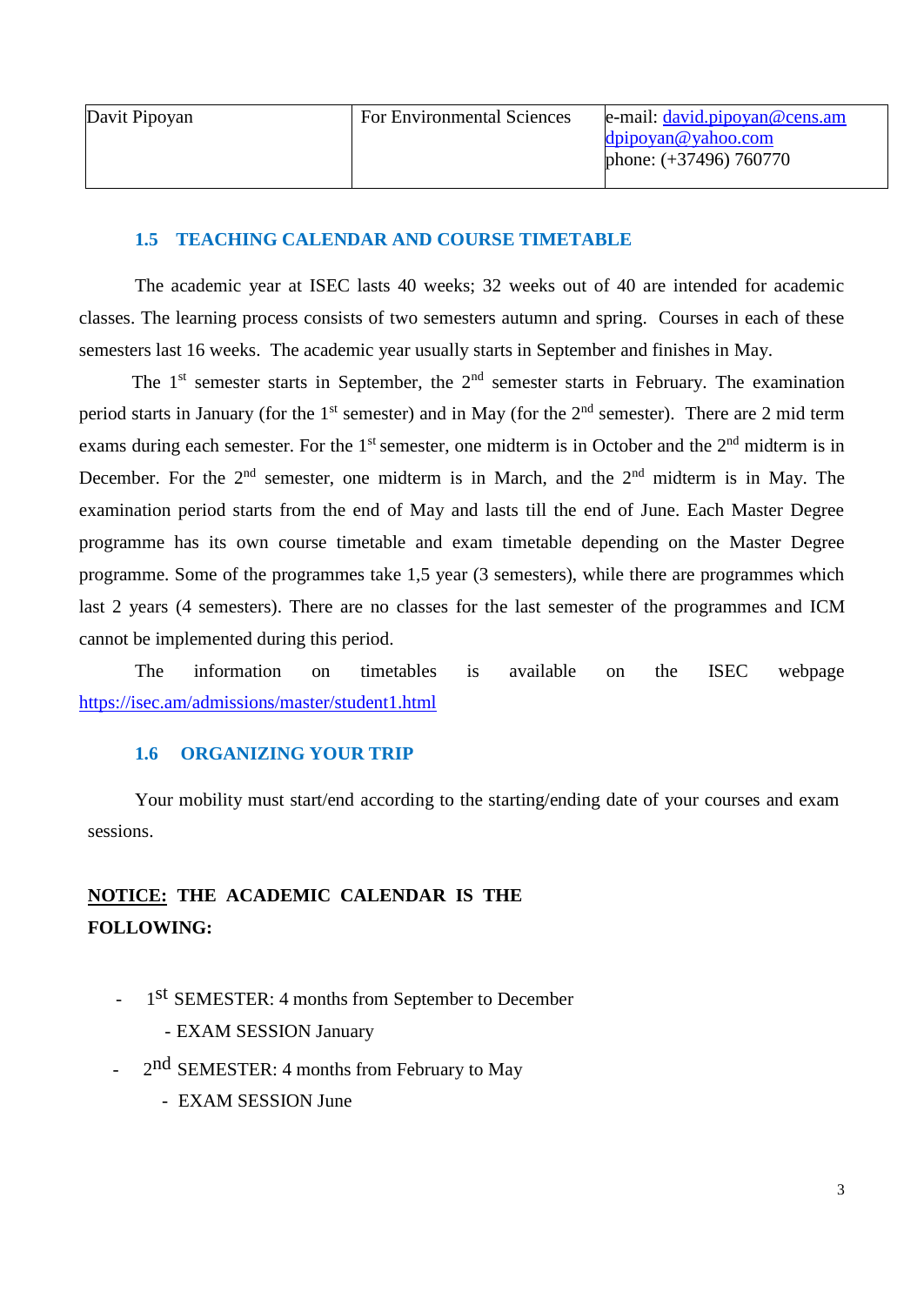The starting date of your exchange period corresponds to the date of your Check-in, i.e. when you register your arrival at the Foreign Affairs Department. At the beginning of each semester, you have the opportunity to participate in the "welcome sessions" for exchange students. The dates of the sessions are notified when Checking-in.

The departure date corresponds to the date you check out at the Foreign Affairs Department, where you will receive your final certificates. You must be there in person.

Remember you can leave at the end of your department exam session.

It is not necessary to be enrolled in the courses to attend lessons, but it is recommended to submit your study plan to the Foreign Affairs Department in order to check the availability of the course units you choose.

### **1.7 PAYMENT OF YOUR SCHOLARSHIP**

You will receive the payment of your scholarship by the Sending Institution based on specific scheduled deadlines.

#### **1.8 CHECKING-IN**

Upon your arrival, you have to go to Foreign Affairs Department at ISEC

Bring with you:

- your passport;
- boarding cards;

## **1.9 HEALTHCARE IN ARMENIA AND INSURANCE, MEDICAL CARE**

As an exchange student, you are insured against the accidents that might occur on the university premises or any other place where you carry out your study and research activities, authorized by the University, as well as for civil liability towards third parties while performing institutional activities.

**NOTICE:** You are always required to have a private health insurance for the duration of your mobility period. Health insurance MUST include repatriation and Dental Care.

#### **Insurance:**

**NOTICE:** Before visiting Armenia, it is necessary to have travel insurance, which will cover the main medical expenses during your stay in Armenia. In case of emergency, you can be assisted in any medical centers in Armenia and then be remunerated by your insurance company. The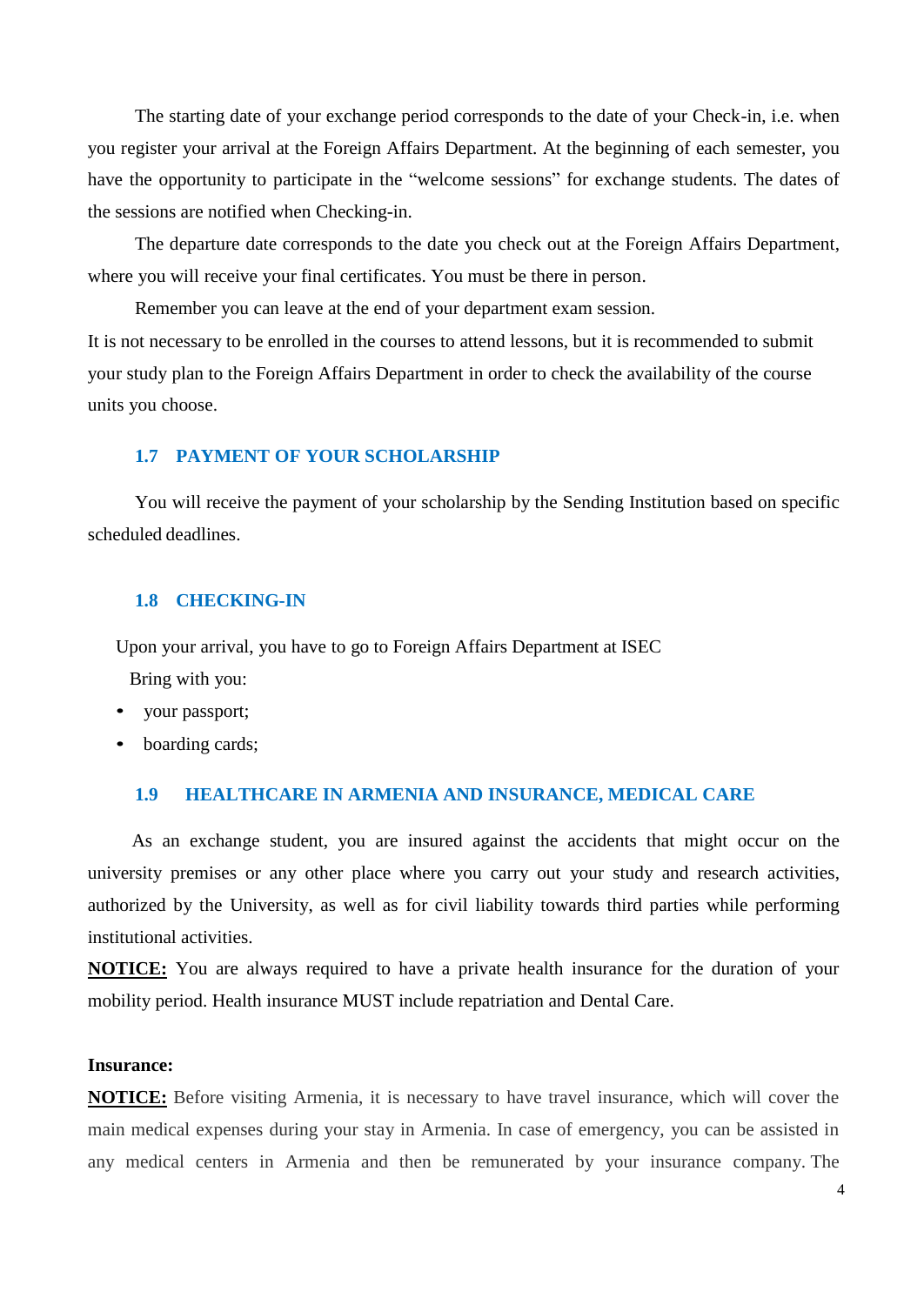healthcare system in Yerevan provides national care hospitals, regional hospitals, and primary healthcare providers. In the city, there are numerous hospitals and medical centers, including the internationally recognized ones.

If you plan a long-stay in Armenia and you need Health insurance, you can arrange it during your stay in Armenia. There are a handful of insurance companies that also offer health insurance both for citizens and foreigners in Armenia. Most of the companies offer online operating systems and online application forms which can be easily found on the official websites and lead to time-saving. The only note for you is to be attentive and read all the points of terms and conditions for avoiding any misunderstandings in the future. By choosing any of the below-listed companies you can easily access the list of their partner medical centers in their websites.

- [Rosgosstrakh Armenia](https://www.rgs.am/en)
- [SIL Insurance](http://www.silinsurance.am/en/home.html)
- [INGO Armenia](https://ingoarmenia.am/?lang=en)
- **[Nairi Insurance](https://www.nairi-insurance.am/switch.php?lang=eng)**

More**:** <https://www.euraxess.am/armenia/information-assistance/health-insurance>

#### **Medical care:**

Foreign citizens and stateless persons in the Republic of Armenia have the right to receive medical care and services under the legislation of the Republic of Armenia, as well as following the international treaties of the Republic of Armenia.

**Armenia's health care system features three principal components**: the national or "republican" service level, which provides tertiary care hospitals and an epidemiological service; the regional service level, which provides hospitals; and the municipal and community service level, which has primary health care providers. The key components of the system are the large private hospitals.

**Emergency:** If you are seriously ill and require an ambulance, the number to call is **103**.

"Ambulance" CJSC carries out the non-hospital quick medical aid to the population. Armenia uses **911** to handle all types of emergency situations as well. At this telephone number, operators do speak English, so you should not hesitate to call immediately if there is an emergency situation.

**The policlinics:** If you need a treatment and would like to go to policlinic you can register even online. For registration first, you have to choose the nearest [polyclinic.](https://www.pages.am/health-care-social-assistance/medical-facilities-diagnostics-laboratories/polyclinics/)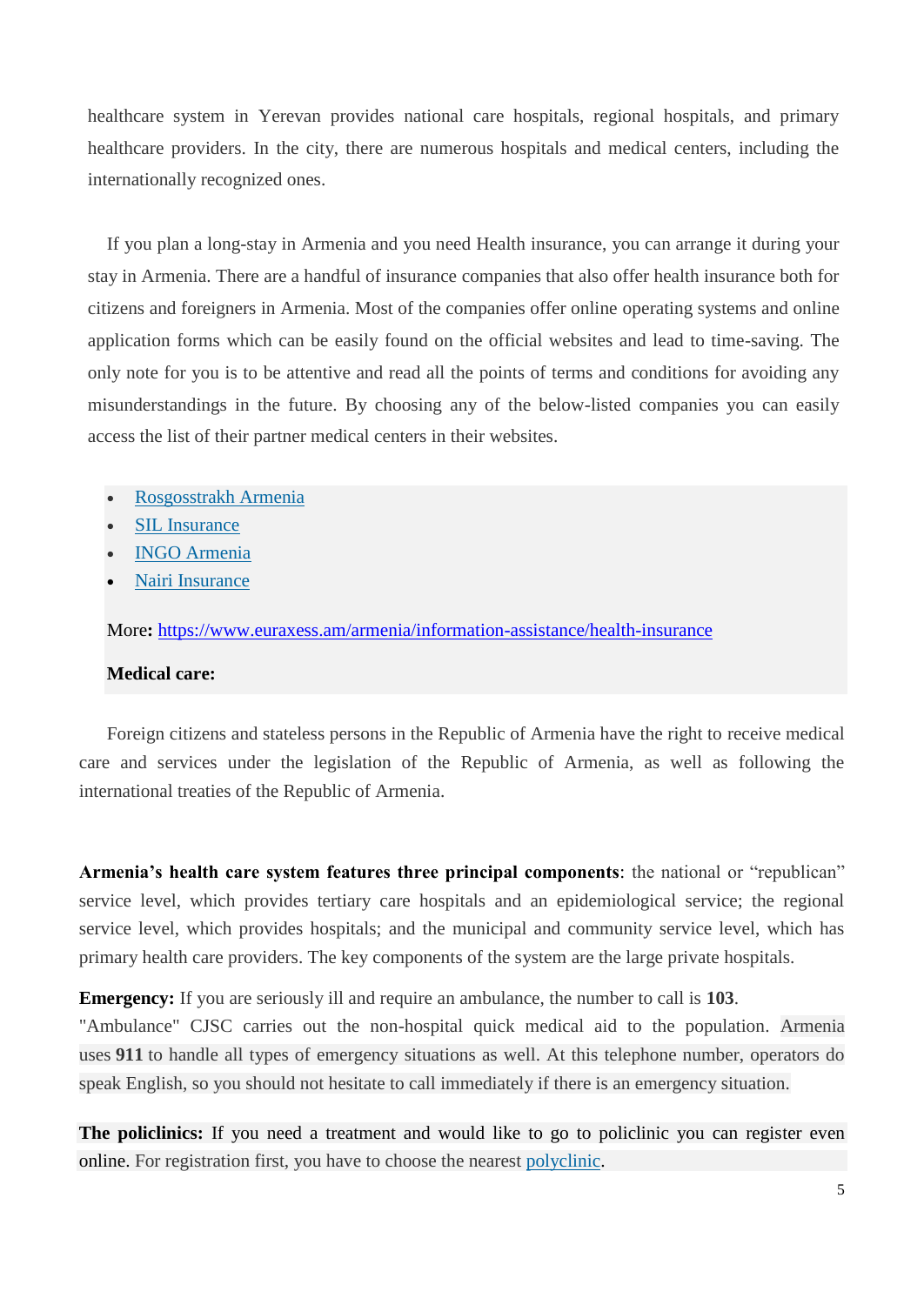**Pharmacies:** In case of emergency, some pharmacies work for 24 hours and you can easily use Google Search for finding the nearest one. Besides, there are also mobile pharmacy applications for more facilitated online orders - Alfa Pharm, Med911.am.

Some of the pharmacies have an online system here is the list:

- [Online Pharmacy](http://www.online-apteka.am/) (Only Armenian and Russian languages available)
- [Med911](http://www.med911.am/) (Only Armenian and Russian languages available)
- [Alpha Pharm](http://alfapharm.am/en)

**Dental Care:** If you need to visit a dentist you can find [here](https://zub.am/de_ntals?p=4&lang=en) information on all the dental clinics available in Armenia with more than 200 qualified dentists that provide high quality dental services.

# **For more details: https://www.euraxess.am/armenia/informationassistance?fbclid=IwAR1bwmgokbkktFkENDqSE32IxX5Ts978n3v8TYe4hI3BJVuVdey8slSfpS w**

## **1.10 RESIDENCE PERMIT**

If you stay in Armenia more than 180, then on the basis of study you can issue up to a one-year Armenian **temporary** resident card, which costs 105,000 AMD (about 200 Euros). <https://www.mfa.am/en/residency/>

## **1.11 LANGUAGE REQUIREMENTS**

ISEC does not require any language certificate but English language knowledge at B2 level (as to CEFR langauge level descriptors) is a necessary prerequisite for mobility students to participate in Master Degree programmes. Language courses are held during the first year of studies in the 1<sup>st</sup> and 2<sup>nd</sup> semesters.

As an alternative service, the Center provides an opportunity for mobility students to upgrade the level of the English language at ISEC Foreign Language Club (see the link [https://isec.am/en/english-club/\)](https://isec.am/en/english-club/). Armenian language courses can also be organized for international students on demand.

## **1.12 CHECKING OUT**

Before leaving, after taking the exams, you must go to Foreign Affairs Department to checkout.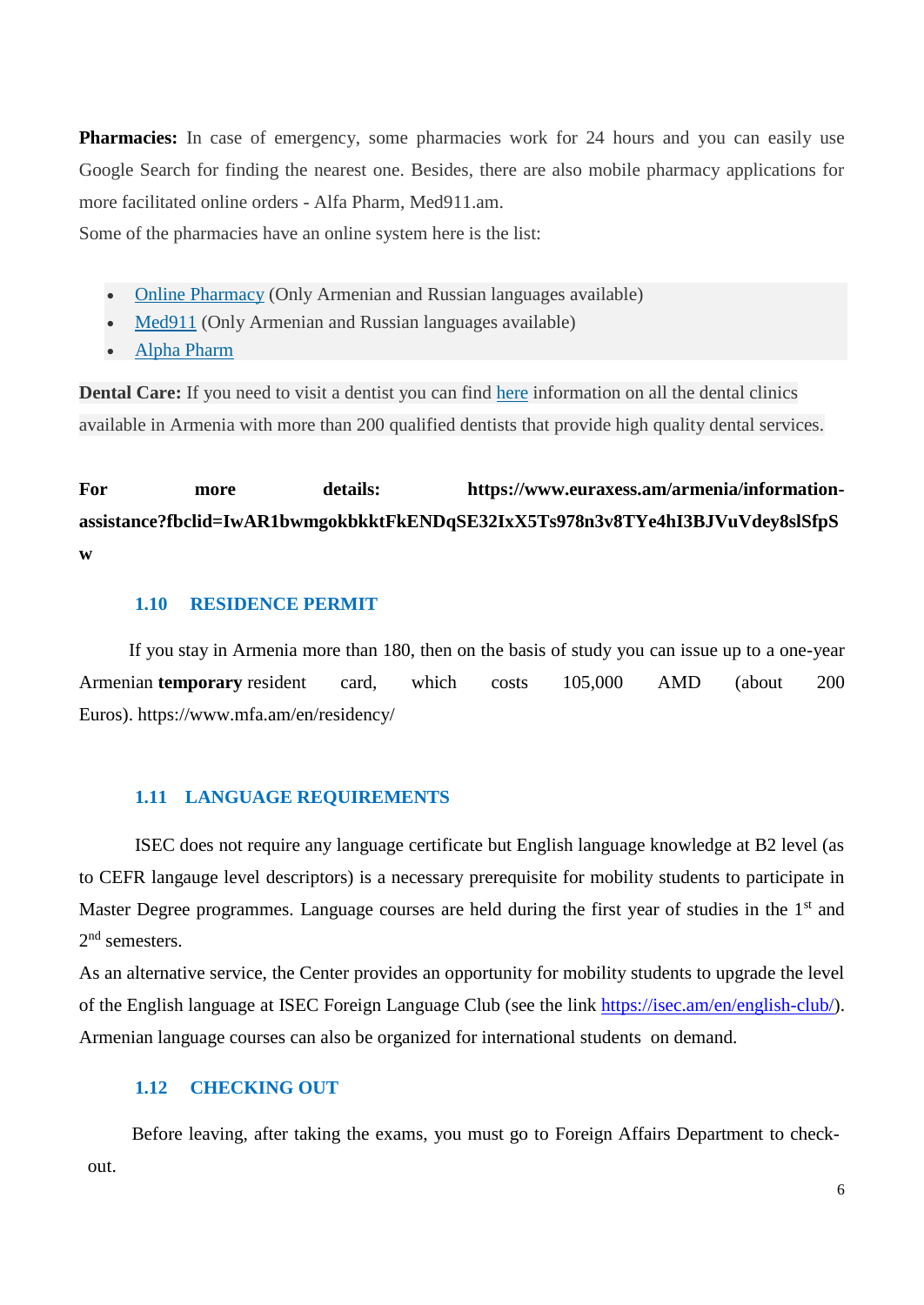**YOU MUST CHECK OUT IN PERSON**. You cannot send a friend to do it for you! When checking-out your departure will be registered by the staff, while verifying if all the exams have been recorded properly. If so, the digital Transcript of Records will be immediately e-mailed to your home university.

In case any grades are missing, the staff of the Foreign Affairs Department will complete the recording of your exams and send the Transcript of Records to your home university afterwards. Even if some grades will be missing, you must check-out if the end your mobility period is approaching.

Upon check out, you will receive:

- the Certificate of Departure required by the hosting and sending universities to calculate the actual duration of your exchange period. Please show your flight tickets.
- The Transcript of Records

#### **1.13 TRANSCRIPT OF RECORDS**

The Transcript of Records will be issued in English in the end of the academic mobility period. It certifies student's personal data, arrival date, list of exams with the dates, grades and credits obtained in ECTS.

The Transcript provides explanatory information of the Armenian grade points converted into the ECTS grades and credits accordingly.

## **1.13.1 GRADES AND CERTIFICATES OF ATTENDANCE OF TEACHING ACTIVITIES**

The annual study load of the ISEC Master Degree student is 1800 hours, which is equivalent to 60 ECTS credits. 1 ECTS credit is equivalent to 30 full hours (classroom, extracurricular and self-study) load.

Students enrolled in the full-time educational system should have 30 credits study load (with 10% permissible deviation), and for one academic year-60 credits. In some cases students with high academic performance may have additional study load in accordance with the established order. The total educational workload of a Master student is 120 credits.

A 20-point scale is used in ISEC for the assessment of the student learning outcomes. Students with high academic performance (20/20) are awarded honours. If a student's grade for the